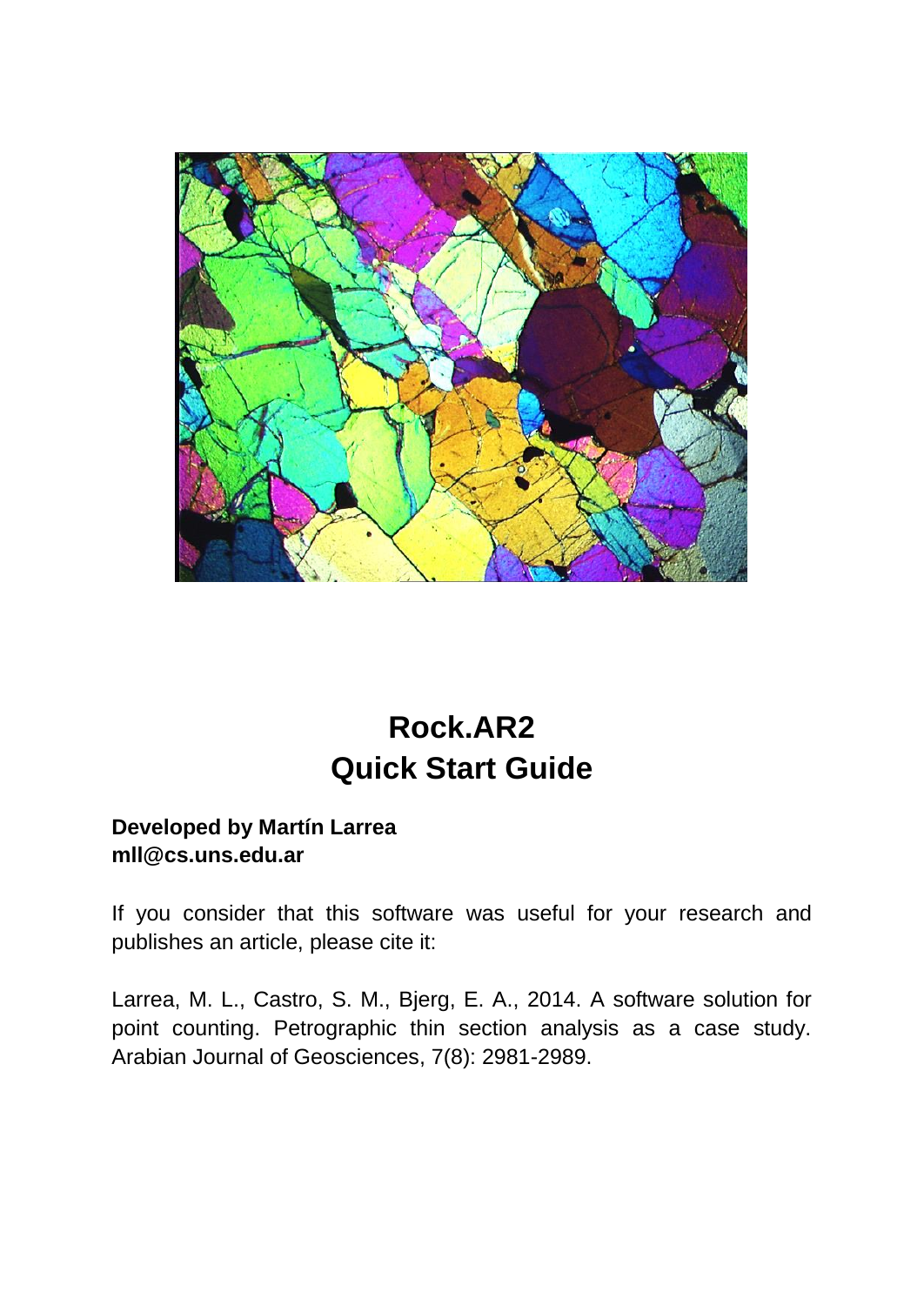#### **How to run the application**

Rock.AR2 was implemented using JAVA technology. In order to run Rock.AR2, you must have JAVA installed in your computer. You can download JAVA from here [https://java.com/en/download/.](https://java.com/en/download/) To execute Rock.AR2 open a console windows (or terminal if you are using Linux), go to the folder where the file RockAR2.jar is located and execute the following command: java -jar RockAR2.jar. If everything is fine, the application should run after this.

#### **How to use the application**

Rock.AR2 is divided into two windows, the Point Count Window (PCW, Figure 1) and the Result Window (RW, Figure 2). The PCW is where you are going to associate points with minerals and in RW you will see an overview of the point count process with the minerals involved and the results. PCW is the main window and RW works as a supplementary one.



Figure 1. The Point Count Window (PCW) with a mineral thin sample loaded.



Figure 2. The Result Window (RW) with an overview of the counted points, its distribution and partial results.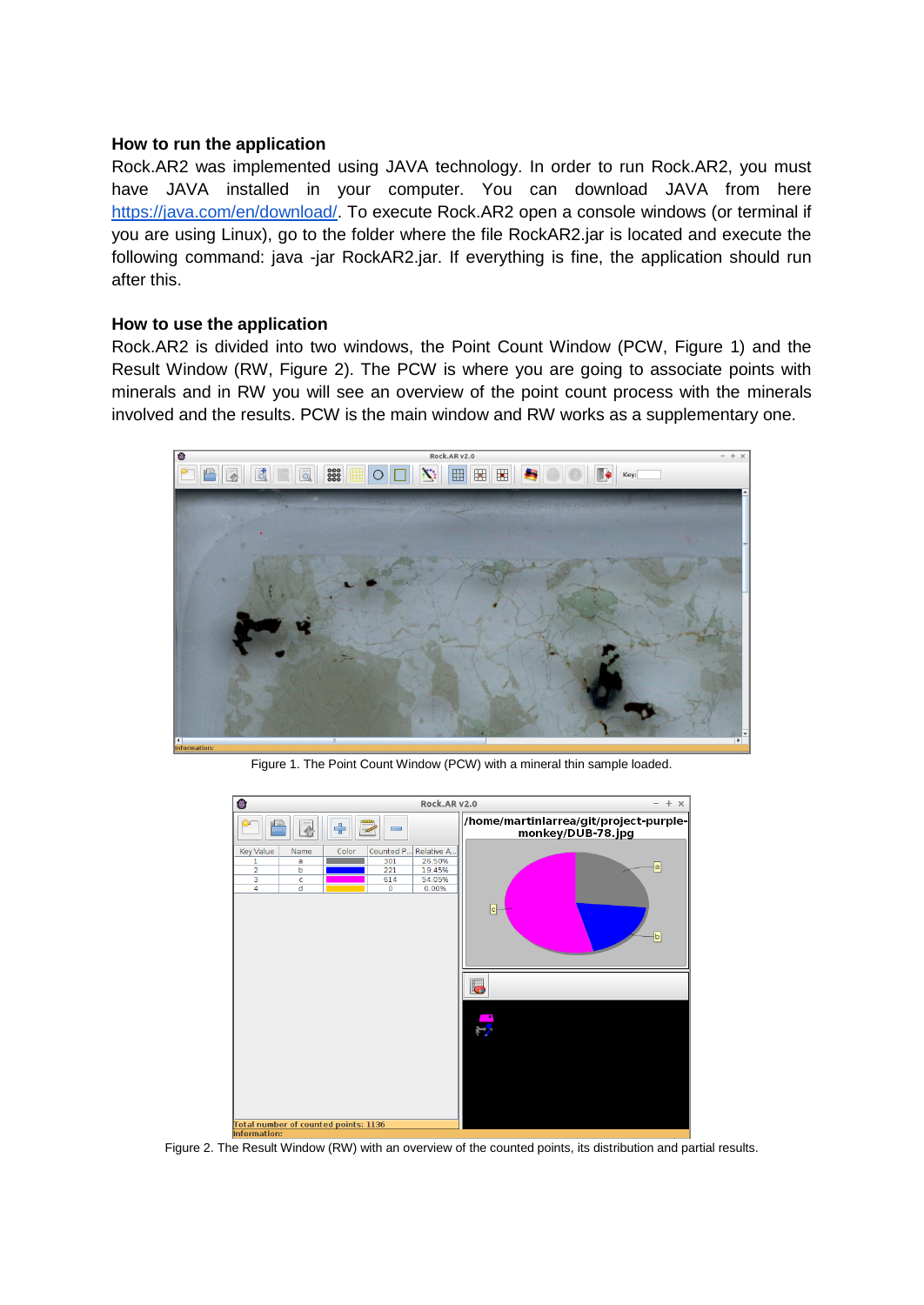PCW contains a toolbar on top, and the viewer of the thin section as the main panel of the window. The buttons in the toolbar work as follows:

|                                    | Start New Work: This button allows you to start a point count process from zero. It will ask you to<br>choose the image to load, and the size of the overlay grid. The grid is always composed of<br>square cells, so only the number of columns is requested. Based on this value, the best value is<br>chosen so that a square cell is achieve. This means that if you enter 200, that does not mean that |
|------------------------------------|-------------------------------------------------------------------------------------------------------------------------------------------------------------------------------------------------------------------------------------------------------------------------------------------------------------------------------------------------------------------------------------------------------------|
|                                    | the grid will have 200 columns.<br>Open Saved Work: This button allows you to load a previously saved work. This action will load<br>the mineral image with the created grid and the used mineral list.                                                                                                                                                                                                     |
|                                    | Save Work: This button allows you to save the current work, so that you can continue later. The<br>file that is created after this action contains references to the mineral thin section and the mineral<br>list file. It doesn't contains the image itself or the mineral list. Do not remove or change the<br>location of the thin section or mineral list.                                              |
| đ                                  | <b>Zoom In:</b> Increase the zoom on the thin section.                                                                                                                                                                                                                                                                                                                                                      |
| $\overline{\overline{\mathbb{Q}}}$ | <b>Zoom Out:</b> Decrease the zoom on the thin section.                                                                                                                                                                                                                                                                                                                                                     |
| q                                  | <b>Reset Zoom:</b> Return the image to its original size.                                                                                                                                                                                                                                                                                                                                                   |
| 000<br>000<br>000                  | View/Hide Points: This toggle button allows you to show all points in the grid, or hide them.                                                                                                                                                                                                                                                                                                               |
|                                    | View/Hide Cells: This toggle button allows you to show all cells in the grid, or hide them. A Cell<br>contains a point, which is in the center of the cell.                                                                                                                                                                                                                                                 |
| $\overline{Q}$                     | View/Hide Selected Point: This toggle button allows you to show the selected point, or hide it.                                                                                                                                                                                                                                                                                                             |
|                                    | View/Hide Selected Cell: This toggle button allows you to show the selected cell in the grid, or<br>hide it.                                                                                                                                                                                                                                                                                                |
|                                    | Color Configuration: The color of the points, cells, selected point and selected cell can be<br>modify. Click in this button to choose each.                                                                                                                                                                                                                                                                |
| ╙┷                                 | Don't Show Colors: Each counted point has a mineral associated with it, which in turn has a<br>color. It is possible to paint the cells of the counted points with the color paired with the mineral.<br>Click this button to hide those colors.                                                                                                                                                            |
|                                    | Show Transparent Colors: Click this button to paint the counted cells with the color paired to<br>the minerals. The cells are painted with 50% transparency.                                                                                                                                                                                                                                                |
|                                    | Show Colors: Click this button to paint the counted cells with the color paired to the minerals.<br>The cells are painted with opaque colors.                                                                                                                                                                                                                                                               |
|                                    | Language: Rock.AR2 support multiple languages. To see the available options, click this button.                                                                                                                                                                                                                                                                                                             |
|                                    | <b>Not Available Yet</b>                                                                                                                                                                                                                                                                                                                                                                                    |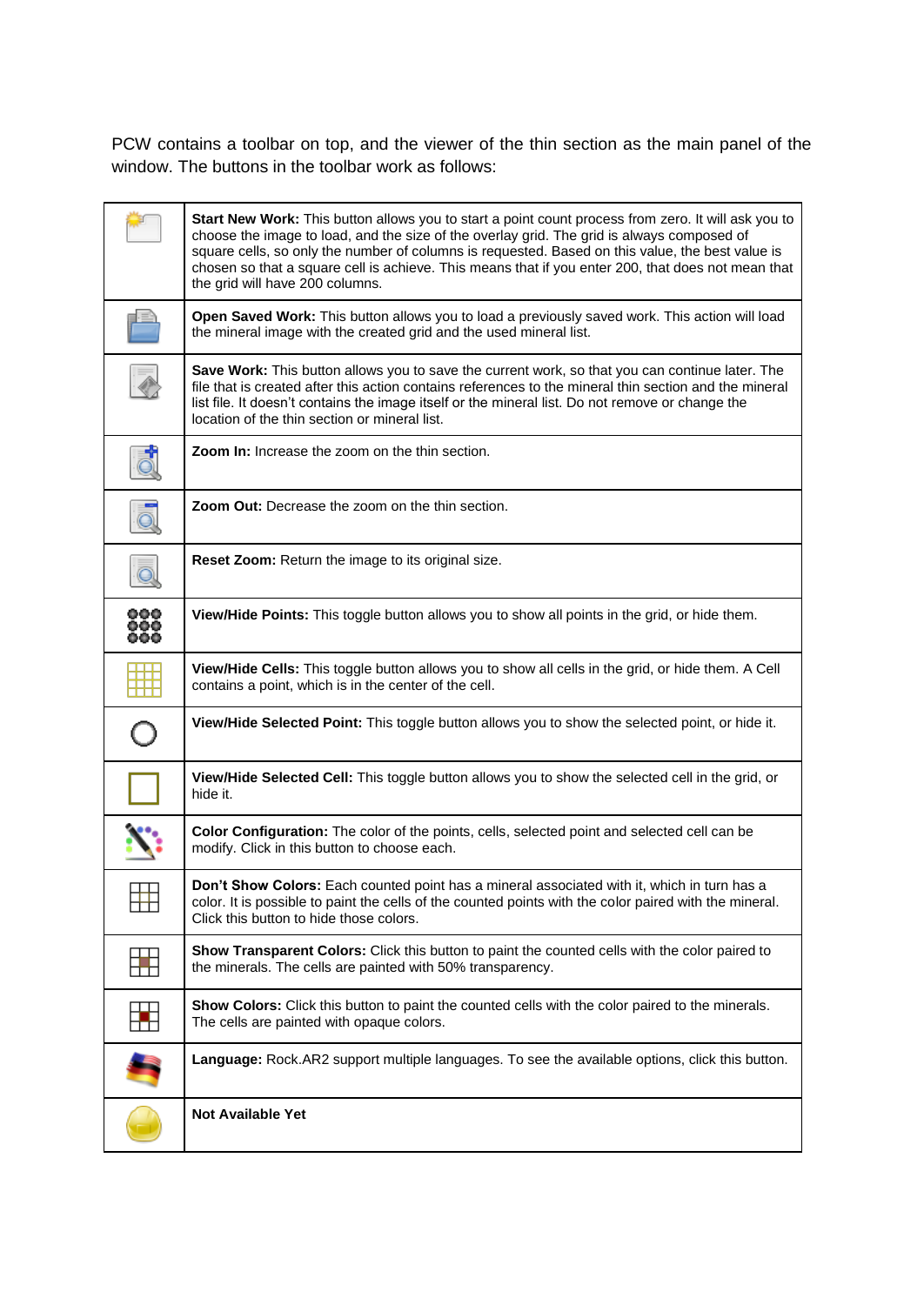| P. | <b>Not Available Yet</b>                                                   |
|----|----------------------------------------------------------------------------|
|    | Exit: Click this button to close the program. Both windows will be closed. |

The top bar in PCW ends with a text field label "Key". This input field allows you to associate a mineral with the selected point in the grid. Each mineral is entered through its key value, which can be found in the mineral table in the RW.

| Key: | Input Key: This field allows you to enter a mineral's key value. The field only allows<br>integer values. |
|------|-----------------------------------------------------------------------------------------------------------|
|------|-----------------------------------------------------------------------------------------------------------|

The RW is divided into three panels. The main one (the one on the left) handles the mineral list, for each mineral it shows a number, the name of the mineral, the color assigned to it, the total number of point counted as that mineral and finally, the percentage that this last number represents overall the counted points. The right side of the RW is divided in two, the top part features a pie chart visualization of the counted points and the bottom part gives an overview of the counted points in the sample. Both visual representation use the color assigned on the mineral list.

| <b>Create New List:</b> This button deletes the current list and starts a new blank one.                                                                                     |
|------------------------------------------------------------------------------------------------------------------------------------------------------------------------------|
| <b>Open Saved List:</b> This button allows you to load a previously saved list. If a list is already<br>loaded, it will be replaced.                                         |
| Save List: This button saves the current list to a file.                                                                                                                     |
| <b>Add New Mineral:</b> Click this button to add a new mineral to the list. The Key Value is assigned<br>automatically. Only the name and color can be modified by the user. |
| <b>Modify Mineral:</b> Click this button to modify the mineral selected on the list. Only the name and<br>color can be modified by the user.                                 |
| <b>Remove Mineral:</b> Click this button to remove the mineral selected on the list.                                                                                         |
| <b>Save Overview:</b> Click this button to save the overview image as a PNG file.                                                                                            |

The Pie Chart can also be save as a PNG file. In order to do so, right click on the graph and and select "Save as".

### **Some important remarks**

When you save your work, a RCK file is created at the location specified in the save dialog window. A RCK file contains the counted points, the size of the grid, a reference to the image used and a reference to the mineral list file used. It is important to emphasize that this